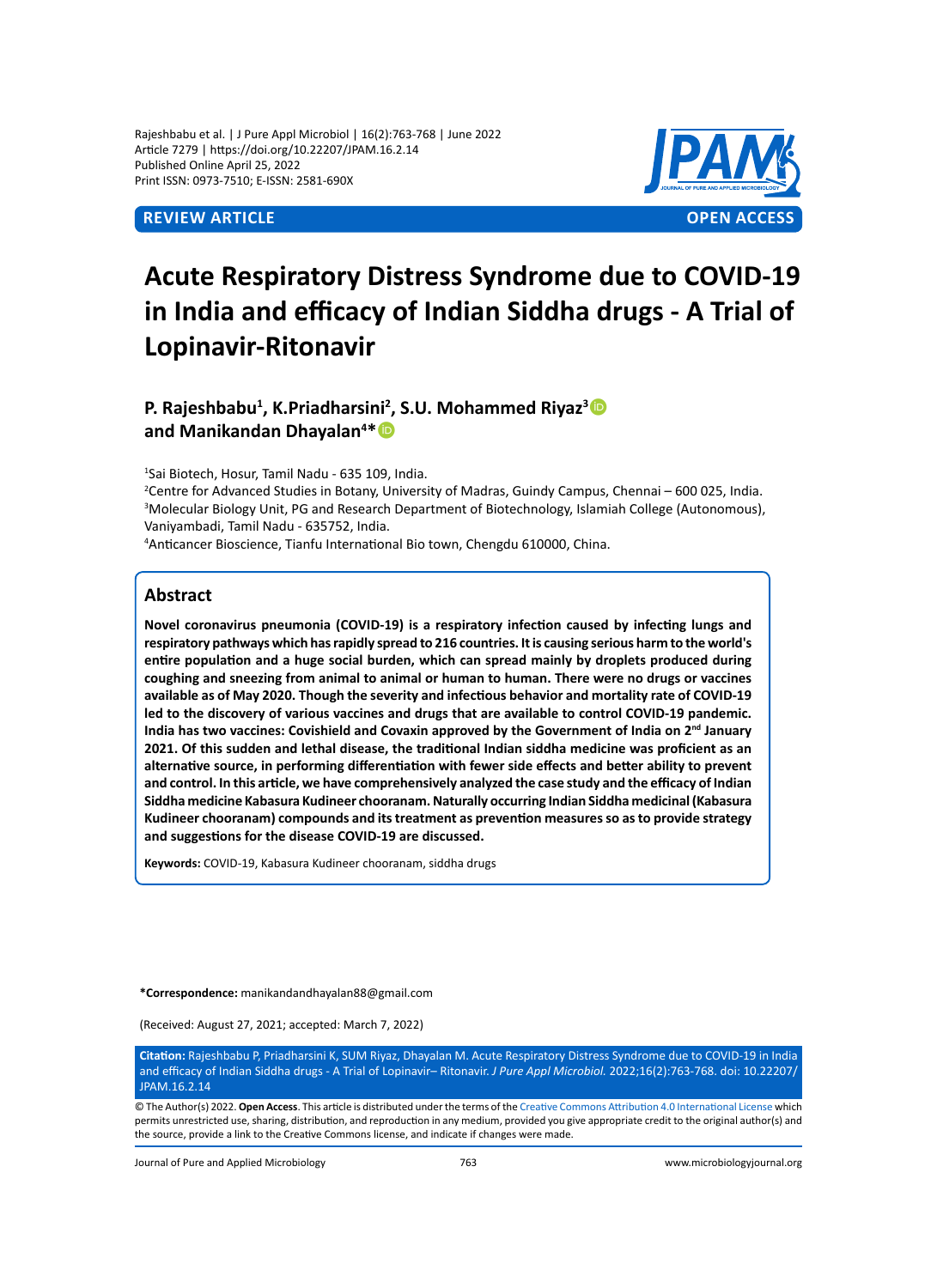#### **Introduction**

In the modern world of biotechnology, population of over one million new cases are affected from different types of coronavirus per year worldwide, the high rate of respiratory tract infections, which leads to the infection of viral pneumonia in these patients, which is ultimately, remains a big task in treatment and significantly there is a cause of increase in morbidity and mortality.<sup>1-3</sup> In India, it accounts for an estimated 2.5 million cases and still it is growing every 47 year. In the wake of drug and vaccine against the conventional respiratory tract infections, researchers and common man are looking for an alternative that will overcome these impacts. According to WHO statistics, the world now is facing an unpredictable and uncontrolled virus disease of COVID-19 which has infected approximately 4.44 million world's population with 15,85,286 cases recovered and 3,02,025 death cases. As on 15.05.2020, In India around 78,003 people have confirmed for COVID-19, out of this 26,235 cases are recovered, and around 2,549 patients were died, the symptoms of COVID-19 were fever, cold, cough, shortness of breath, in additional some suffered from fatigue and diarrhoea. It's still unclear how long a patient gets infected by the virus, due to asymptomatic nature.4

During December 2021, the number of new COVID-19 cases increased when compared with the previous cases while the number of new deaths were comparatively lower. As of 26 December, over 278 million cases and just under 5.4 million deaths have been reported globally by WHO. There have been 35,018,358 confirmed cases of COVID-19 with 482,551 deaths, reported to WHO from  $3<sup>rd</sup>$  to  $5<sup>th</sup>$  January, with a total of 1,476,253,454 vaccine doses administered as of  $3<sup>rd</sup>$  January 2022, in India. The more the virus circulates, the more the virus evolves over time. However, some changes to SARS-CoV-2 led to the emergence of few variants that affect virus transmissibility, disease severity and effectiveness of vaccines. Several SARS-CoV-2 variants have been identified and some were characterized as variants of interest (VOI) or variants of concern (VOC) by WHO.

As per the Indian theory of subsistence declared by Christal Quintasket (1936-1988), if all life on earth has an intention, every single plant present has a curing effect on each disease. Indeed, India has a potentially huge natural resource to treat various infectious diseases. Natural plants or plant parts have been used in traditional siddha and ayurvedic systems of Indian medicine, which constitutes the main source for present pharmaceutical products. Due to its nontoxicity, this type of traditional medicinal practices are used as an essential alternative therapeutic treatment to cure and treat any diseases including cardiac and respiratory tract infections.<sup>9</sup>

# **Case studies of COVID-19 in India**

Even though 80% of the Indian population had mild illness, more than a quarter of those hospitalized were with a transience of 47%, whereas those with Acute Respiratory Distress Syndrome (ARDS) had a transience of 51.7%. It was clear that several other countries were not been able to constrict COVID-19 spread, due to unavailability of exposure of the near beginning extensive testing, first and foremost due to the scientist who are all involved in testing are at risk with respect to frequent exposure to virus infected individual samples without proper personal protective equipment (PPE), secondly health officials are worsening to trace all contacts of infected patients, due to nosocomial spread of the infection, in some overcrowded settings.<sup>5</sup> With respect to this, there is a serious anxiety regarding a lack of ICU beds and ventilators, skilled medical staff, sufficient PPE and everchanging recommendations about health groups and supportive care, at a time when no ultimate therapy for COVID-19 is accessible. All of these factor serve as a huge intricacy to Pulmonary and Critical Care Medicine (PCCM) clinicians, and we require to have a plan for meeting these challenge, cause to this circumstances, is some significant essential facts about COVID-19 are still life form strong-minded, most prominently the transience rate, which as high as 4-7%, the rates vary extensively by age and sternness of illness.<sup>6</sup> Predictors of transience have incorporated older age, elevated D-dimer on admission and superior degree of initial organ dysfunction. However, the designed transience rate is also a manifestation of the degree of extensive diagnostic testing, since many contaminated individuals have negligible symptoms and may not be habitually evaluated,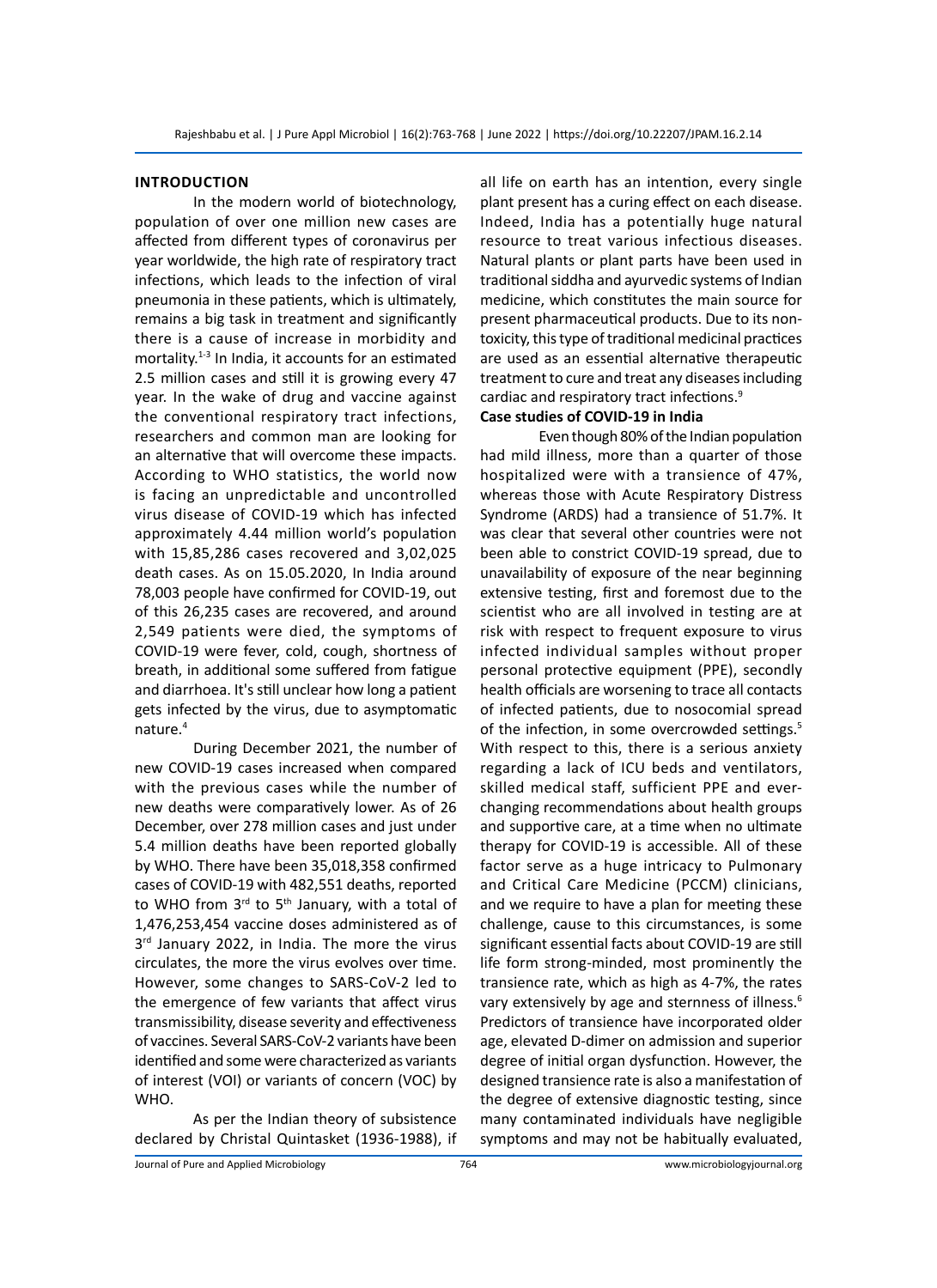as a serious concern, the Indian government need to do some serious initial screening efforts for example in South Korea, efforts have been complete to do wide inhabitants testing, and when a more precise number of infected persons is integrated, the overall transience rate may be less than 1%. Conversely, this makes COVID-19 more tedious than seasonal virus, which has a 0.1% transience rate, which may reproduce not only the natural history of the virus, but also the constructive collision of immunization and antiviral prescription.7 In comparison to other corona viruses such as MERS and SARS, which have much higher transience rates, estimated to be 40% and 10% respectively COVID-19 does current unique challenge as we study about its moderately long asymptomatic, but contagious incubation period (7-21 days) during which community spread may occur, and the protracted detaching of virus after symptom resolution (an additional 21-28 days).

In a series of cases with specialized exposure and indication onset, the middle incubation period was 14-21 days, but it was not until 21 days that 97.5% of patients had symptoms and 82% of patients had no symptoms. In investigational studies, SARS-CoV-2 can remain viable in aerosols for hours and on surfaces for days, construction aerosol and environmental spread extremely possible.<sup>8</sup> These findings have implications not only for community propagation of illness by it seems that well and asymptomatic patients, but also for the protection of PCCM provider and their staff as they assess and treat these patients early and later in the course of infection.

To contain the infection, it is essential to make a precise and early diagnosis. In India, during the early pandemic period where there was absence of tests, it was an ordeal to prevent the infection spreading from person to person in the community because of an initial lack of knowledge and surveillance. To address these issues, our health welfare team used thermal body scanners to identify the body temperature of an individual and manage the suspected COVID-19 infectants. Later on, diagnostic testings included nucleic acid detection in a variety of samples (noropharyngeal and asopharyngeal swabs), lower respiratory tract (bronchoalveolar lavage and sputum), urine and blood. In this case, disease control occurred with a amalgamation of widespread testing, contact tracing, use of negative pressure isolation rooms for infected patients, and social distancing to reduce disease spread.

### **Effect of Lopinavir-Ritonavir against COVID-19**

The disease COVID-19 had alarmed globally to create a significant focus on the healthcare industry to rectify the transmission of the virus and overcome the outbreak of pandemic situation at the earliest to save millions of lives. Lopinavir-Ritonavir has been one among the developed antivirals that has been used to treat Human Immunodeficiency Virus (HIV) initially and later the same drug combination was used to treat Severe Acute Respiratory Syndrome (SARS) and Middle East Respiratory Syndrome (MERS).9 The addition of Lopinavir-ritonavir along with the standard treatment protocol was incorporated to study the efficacy of drugs to reduce the mortality rate. The trial of Lopinavir-Ritonavir drug combination was established by WHO before the findings of appropriate vaccines against COVID-19. Based on the available evidence, the efficacy of Lopinavir-Ritonavir was less effective against COVID-19 but by adding Lopinavir-Ritonavir to the standard therapy could bring better clinical benefits.<sup>10</sup> demonstrated that considering Lopinavir-Ritonavir in addition to ribavirin and interferon-β confers clinical benefits and this method can still be maintained.

# **Efficacy of Indian Siddha medicinal system**

With over the modern era in the technology world over one million novel cases per year global, respiratory tract infections remain a tricky disease to treat and the considerable cause of morbidity and transience. In India, it accounts for an estimated 2.5 million cases and still it is growing every year. In the wake of toxic and resistance by the conventional respiratory tract infections, researchers and common man are looking for an alternative that will overcome these impacts.11 The main idea to use medicinal plant extract is to avoid the extensive use of synthetic anti-inflammatory non-toxic chemicals. Recently, increased risk of respiratory tract infections with strategies using foods and medicinal herbs has been regarded as one of the most visible fields for treating respiratory tract infections. A growing dependence on the use of medicinal vegetation in the mechanized societies has been traced to the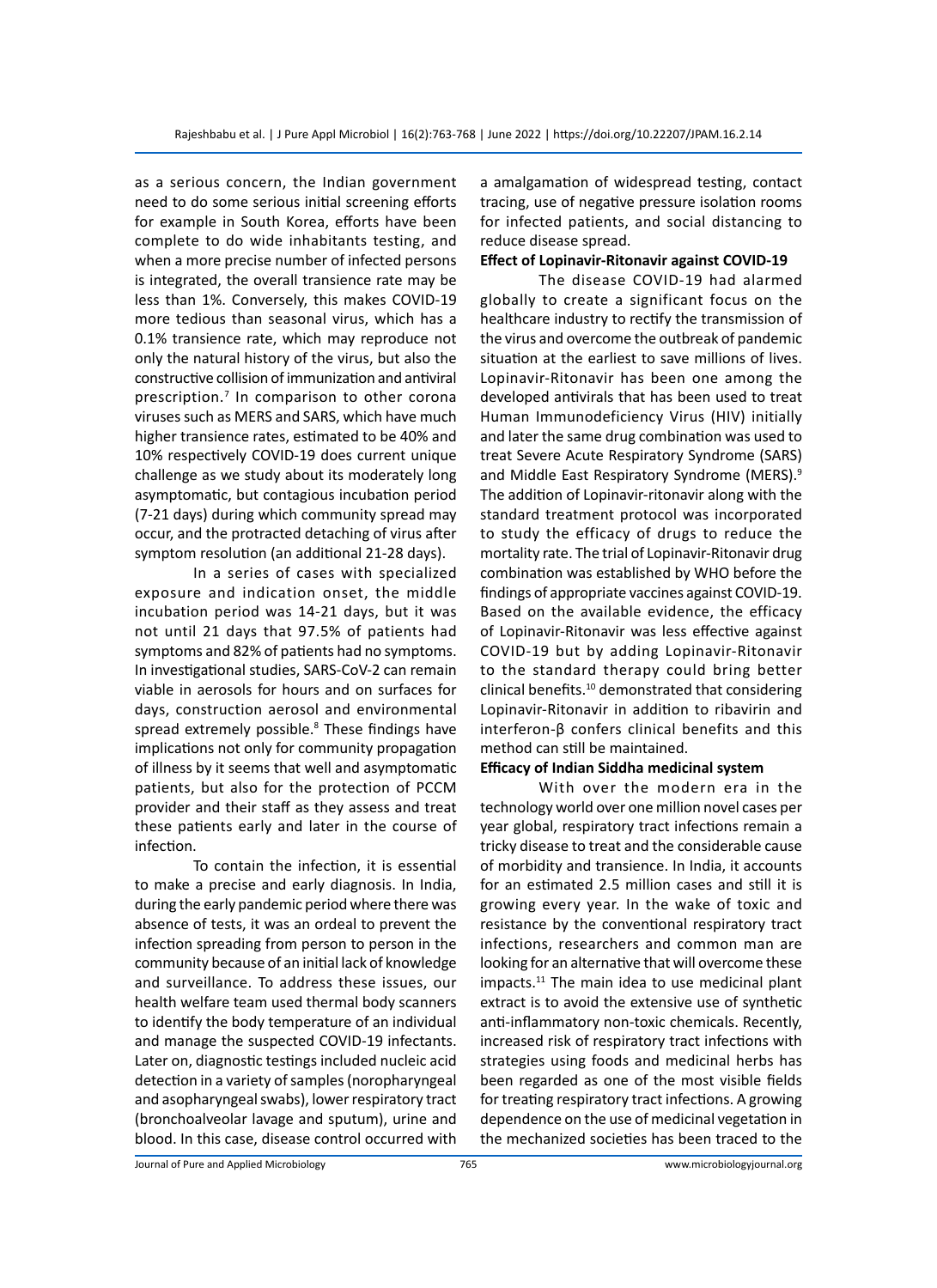| No. | Tamil Name       | <b>Botanical Name</b>                     | Part used   | Quantity |
|-----|------------------|-------------------------------------------|-------------|----------|
| 1.  | <b>Ilavangam</b> | Syzygium aromaticum (L.)Merr & L.M. Perry | Flower bud  | 1 part   |
| 2.  | Chukku           | Zingiber officinale Rose                  | Rhizome     | 1 part   |
| 3.  | Milaku           | Piper longum L.                           | Fruit       | 1 part   |
| 4.  | Sirukanchoriver  | Tragiain volucrata L.                     | Root        | 1 part   |
| 5.  | Akkirakaramver   | Anacyclus pyrethrum (L.) Link             | Root        | 1 part   |
| 6.  | Mulliver         | Hygrophila auriculate (Schumach)          | Root        | 1 part   |
| 7.  | Kadukkai         | Terminalia chebula Retz.                  | Pericarp    | 1 part   |
| 8.  | Adhatoda         | Justicia adhatoda L.                      | Leaf        | 1 part   |
| 9.  | Karpuravalli     | Plectranthus amboinicus (Lour)            | Leaf        | 1 part   |
| 10. | Koshtam          | Saussurea costus (Falc.) Lipsch           | Root        | 1 part   |
| 11. | Seenthil         | Tinospora cordifolia (Thunb.) Miers.      | <b>Stem</b> | 1 part   |
| 12. | Siruthekku       | Clerodendron serratum (L.). Moon          | Root        | 1 part   |
| 13. | Nilavembu        | Andrographis paniculata Burm.f. Nees      | Whole plant | 1 part   |
| 14. | Vattathiruppiver | Cissam pelospareira L.                    | Root        | 1 part   |
| 15. | Koraikizhangu    | Cyperus rotundus L.                       | Rhizome     | 1 part   |

**Table 1.** Ingredients of *Kabasura kudineer* chooranam

taking out and development of several drugs. $12$ One of the novel strategies for the collection of medicinal plants for anti-inflammatory drug discovery is to look for ethno medical claims for the treatment of certain anti-inflammatory, immunestimulant related specific diseases like, infectious diseases, immune disorders, viral diseases and parasitic diseases. Quite a few plant species have been recognized to restrain and display new, valuable medicinal anti-inflammatory, immunostimulant via bio-active compounds through the natural tribe sources or therapeutic properties against virus and bacterial disease.

Siddha formulation Kabasura Kudineer was popularized during the COVID-19 pandemic to enhance the body immunity that helped in preventing the infection in the individuals. Despite several ongoing researches in biomedical sciences, traditional medicines were also used for clinical treatments in reducing virus transmission and preventing the disease. The results proved that the viral load significantly declined in the group treated with Kabasura Kudineer than the control group. $12$  Siddha preparations have been classified into different categories of medicinal forms as 32 internal and 32 external and chooranam is one among the internal medicinal forms. Kabasura Kudineer, is a combination of different ground medicinal plant parts that are made into decoction and consumed. A consistency of herbal formulations and ingredients [Table 1

**Table 2.** Preliminary phytochemical studies of *Kabasura kudineer* chooranam

| No. | Phytochemicals | Observation |  |
|-----|----------------|-------------|--|
| 1.  | Terpenoid      | +ve         |  |
| 2.  | Phenol         | +ve         |  |
| 3.  | Steroid        | $+ve$       |  |
| 4.  | Flavonoid      | $+ve$       |  |
| 5.  | Alkaloid       | $+ve$       |  |
| 6.  | Tannin         | +ve         |  |
| 7.  | Glycosides     | +ve         |  |
| 8.  | Quinones       | +ve         |  |
| 9.  | Acids          | +ve         |  |
| 10. | Coumarin       | $+ve$       |  |
| 11. | <b>Sugars</b>  | $+ve$       |  |
| 12. | Saponins       | +ve         |  |
|     |                |             |  |

and Table  $2$ <sup>13</sup> is required in order to evaluate the superiority of drugs present in the chooranam.<sup>14</sup>

In this paper an attempt was made to evaluate a Siddha medicine, Kabasura Kudineer formulation by analytical methods and chromatographic studies. Kabasura Kudineer chooranam consists of coarse powders of plant parts, source of drug components which is used for the decoction preparation. Decoctions should be prepared whenever required and consumed immediately. The prepared decoction cannot be stored for long period, as several molds might contaminate the water-based decoction. Kabasura kudineer chooranam is commonly used in Siddha in treating cold, cough, fever, respiratory diseases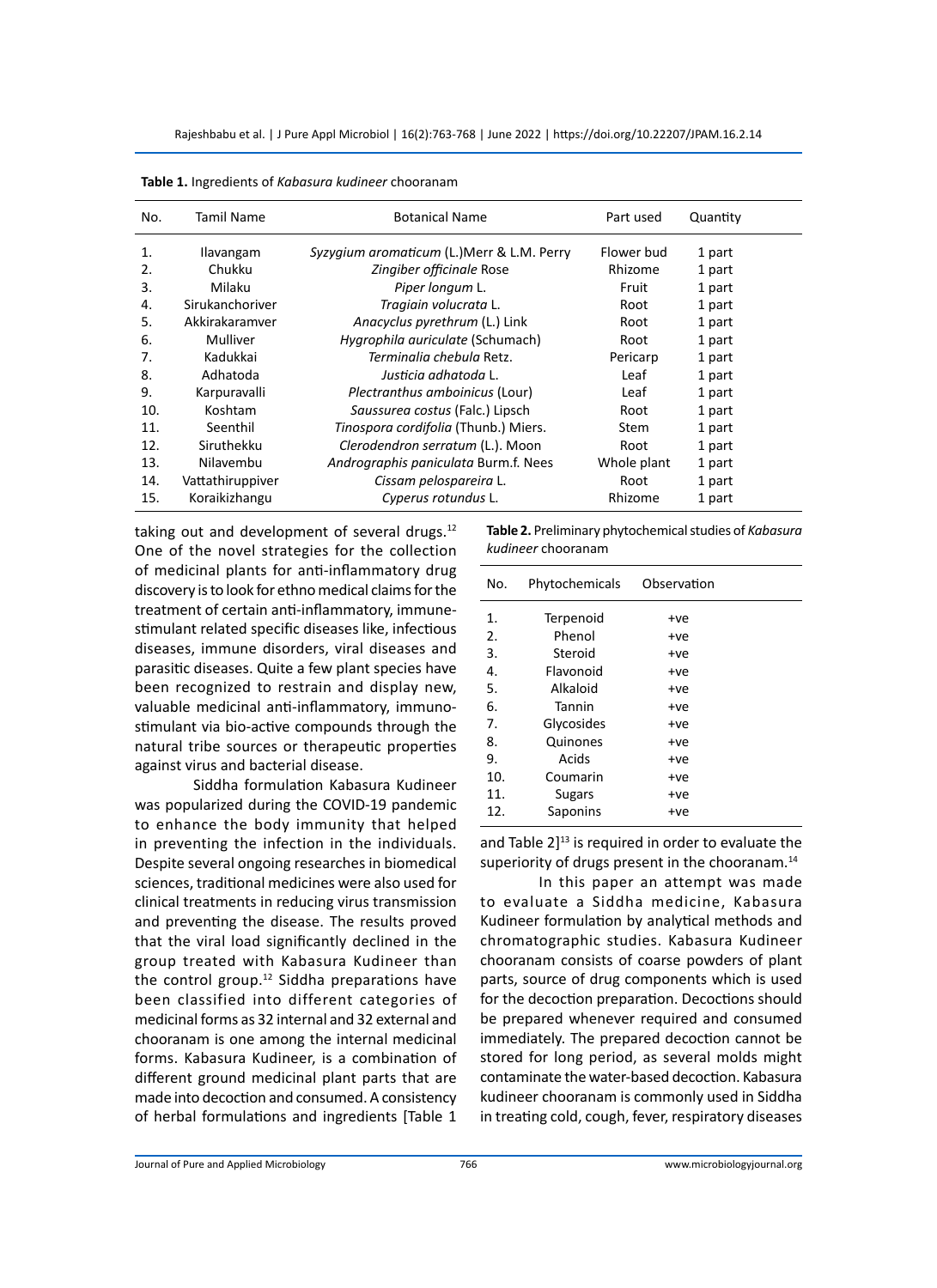and also as a prophylactic at the time of viral epidemics.15 Apigenin, cardiofoliolide, cucurbitacin B and pyrethrin present in the herbal decoction were found to be effective in preventing SARS-CoV-2 binding and replication.<sup>16</sup> In addition, phytochemicals found in the decoction such as flavonoids, lactones, alkaloids, polysaccharides, diterpenoids and glycosides have been identified as immunomodulating agents. $17,18$  The alkaloids and andrographolide present in nilavembu has been documented to have potential cytotoxicity, modulate the innate immune response and regulate the antibodies production.<sup>19</sup>

#### **Conclusion**

This study will further enrich our classical Siddha medicine system towards the component one among the global herbal medicines. The outcome of this day will evidence the preclinical safety consequence of AP treatment. Further, it will prove the potential activity of our classical Siddha drugs against respiratory tract infections and cancer disease and it will explore the real molecular mechanism behind this activity. Future studies need to be done with phytochemical drugs by synthesizing a analog chemical compound and analysis of drug effects need to be studied extensively by enormous *in vitro* and *in vivo* studies passing through all clinical phase trials approved by ICMR and US-FDA, this will furthermore will enlight on repurposing the existing drugs in Siddha system of medicine to utilize them in the treatment of COVID -19 patients.

#### **Acknowledgments**

The authors would like to gratefully acknowledge to Professor Dun Yang, President & CEO and Dr. Jing Zhang, VP at Anticancer Bioscience, Tianfu International Biotown, Chengdu, China.

#### **Conflict of Interest**

The authors declare that there is no conflict of interest.

#### **Authors' Contribution**

All authors listed have made a substantial, direct and intellectual contribution to the work, and approved it for publication.

#### **Funding**

None.

#### **Data Availability**

The datasets generated during and/or analysed during the current study are available from the corresponding author on reasonable request.

#### **Ethics Statement**

Not applicable.

#### **References**

- 1. Carlos WG, Dela Cruz CS, Cao B, Pasnick S, Jamil S. Novel Wuhan (2019-nCoV) Coronavirus. *Am J Respir Crit Care Med.* 2020;201(4):7-8. doi: 10.1164/rccm.2014P7
- 2. Hu B, Ge X, Wang LF, Shi Z. Bat origin of human coronaviruses. *Virol J.* 2015;12(1):221. doi: 10.1186/ s12985-015-0422-1
- 3. Huang C, Wang Y, Li X, et al. Clinical features of patients infected with 2019 novel coronavirus in Wuhan, China. *The Lancet.* 2020;395(10223):P497-506. doi: 10.1016/ S0140-6736(20)30183-5
- 4. Young BE, Ong SWX, Kalimuddin S, et al. Epidemiologic features and clinical course of patients infected with SARS-CoV-2 in Singapore. *JAMA.* 2020;323(15):1488- 1494. doi: 10.1001/jama.2020.3204
- 5. Zhou F, Yu T, Du R, et al. Clinical course and risk factors for mortality of adult in patients with COVID-19 in Wuhan, China: a retrospective cohort study. *Lancet.* 2020;395(10229):1054-1062. doi: 10.1016/S0140- 6736(20)30566-3
- 6. Ralph R, Lew J, Zeng T, et al. 2019-nCoV (Wuhan virus), a novel Coronavirus: human-to-human transmission, travel related cases, and vaccine readiness. *J Infect Dev Ctries.* 2020;14(1):3-17. doi: 10.3855/jidc.12425
- 7. Wei M, Yuan J, Liu Y, Fu T, Yu X, Zhang ZJ. Novel Coronavirus Infection in Hospitalized Infants Under 1 Year of Age in China. *JAMA.* 2020;323(13):1313-1314. doi: 10.1001/jama.2020.2131
- 8. Chakraborty C, Sharma AR, Bhattacharya M, Sharma G, Lee SS. The 2019 novel coronavirus disease (COVID-19) pandemic: A zoonotic prospective. *Asian Pacific Journal of Tropical Medicine.* 2020;13(6):242-246. doi: 10.4103/1995-7645.281613
- 9. Yao TT, Qian JD, Zhu WY, Wang Y, Wang GQ. A systematic review of lopinavir therapy for SARS coronavirus and MERS coronavirus-A possible reference for coronavirus disease-19 treatment option. *J Med Virol.* 2020;92(6):556-563. doi: 10.1002/jmv.25729
- 10. Hung IF, Lung KC, Tso EY, et al. Triple combination of interferon beta-1b, lopinavir-ritonavir, and ribavirin in the treatment of patients admitted to hospital with COVID-19: An open-label, randomised, phase 2 trial. *Lancet.* 2020;395(10238):1695-1704. doi: 10.1016/ S0140-6736(20)31042-4
- 11. Peiris JS, Yuen KY, Osterhaus AD, Stohr K. The severe acute respiratory syndrome. *N Engl J Med.*  2003;349(25):2431-2441. doi: 10.1056/NEJMra032498 12. AAA Anjorin. The coronavirus disease 2019 (COVID-19)